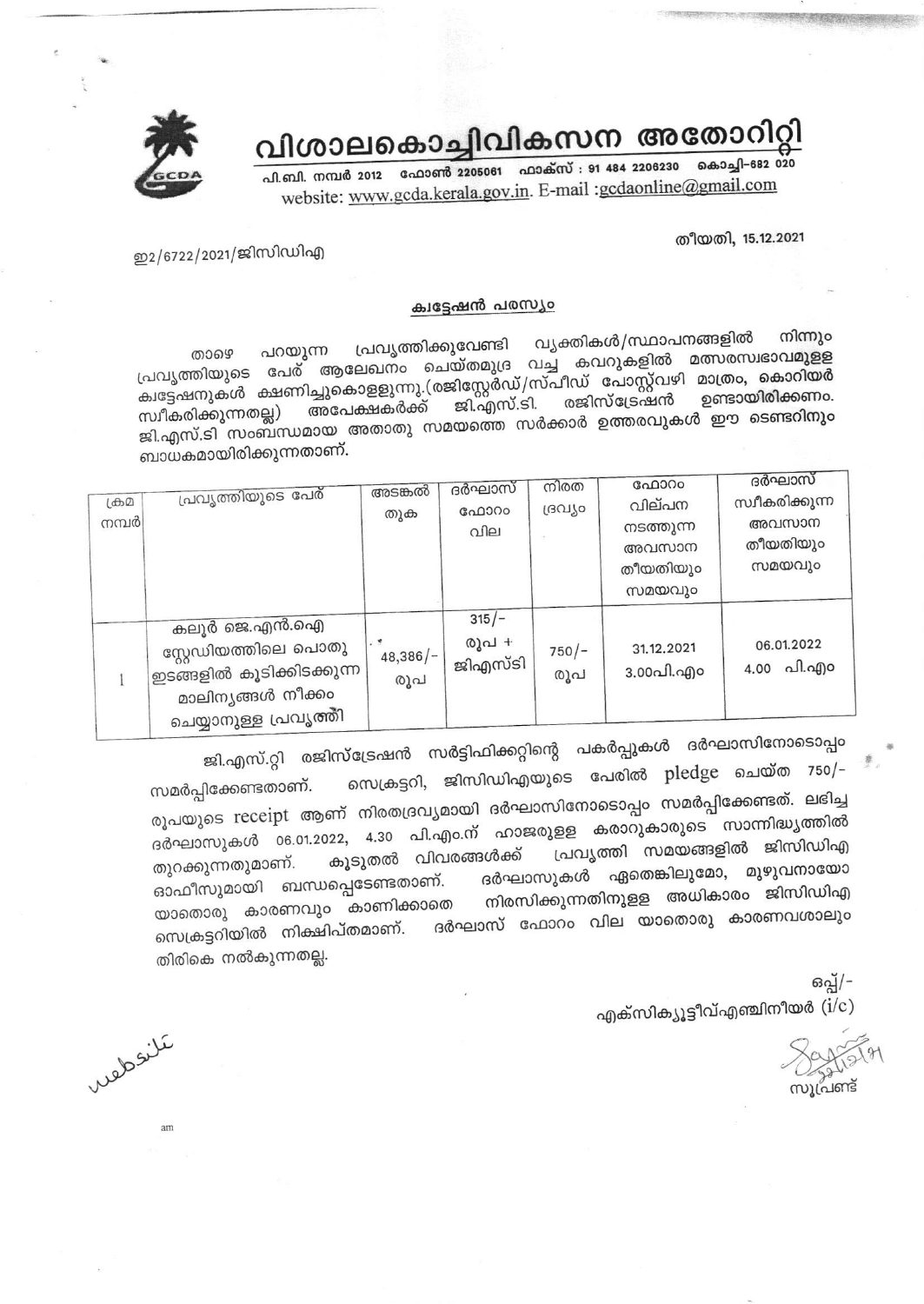

GREATER GOGHIN DEVELOPMENT AUTHORITY

P.B.No.20l2 Phone:2205061 FAX 91 484 206230 Kochi-osz ozo website: www.gcda.kerala.gov.in. E-mail : gcdaonline@gmail.com

## FORMAT FOR WEB DESCRIPTION OF TENDER NOTICE

Executive Engineer of GCDA invites sealed competitive quotation from experienced firm/person for the work related to "JNI Stadium Kaloor: Collecting and disposing the unusable materials and waste deposited at common areas of stadium The quotation will be accepted till 4.00 pm on 06.01.2022 by registered.post/speed post (courier not accepted) and received quotation will be opened by the Executive Engineer at 4.30 pm on the same day in the presence of bidders or their authorized representatives who choose to be present at the time of opening the form. For more details, please download the quotation notice.

> sd/- EXECUTIVE ENGINEER(i/c)

r)

Superintendent

am